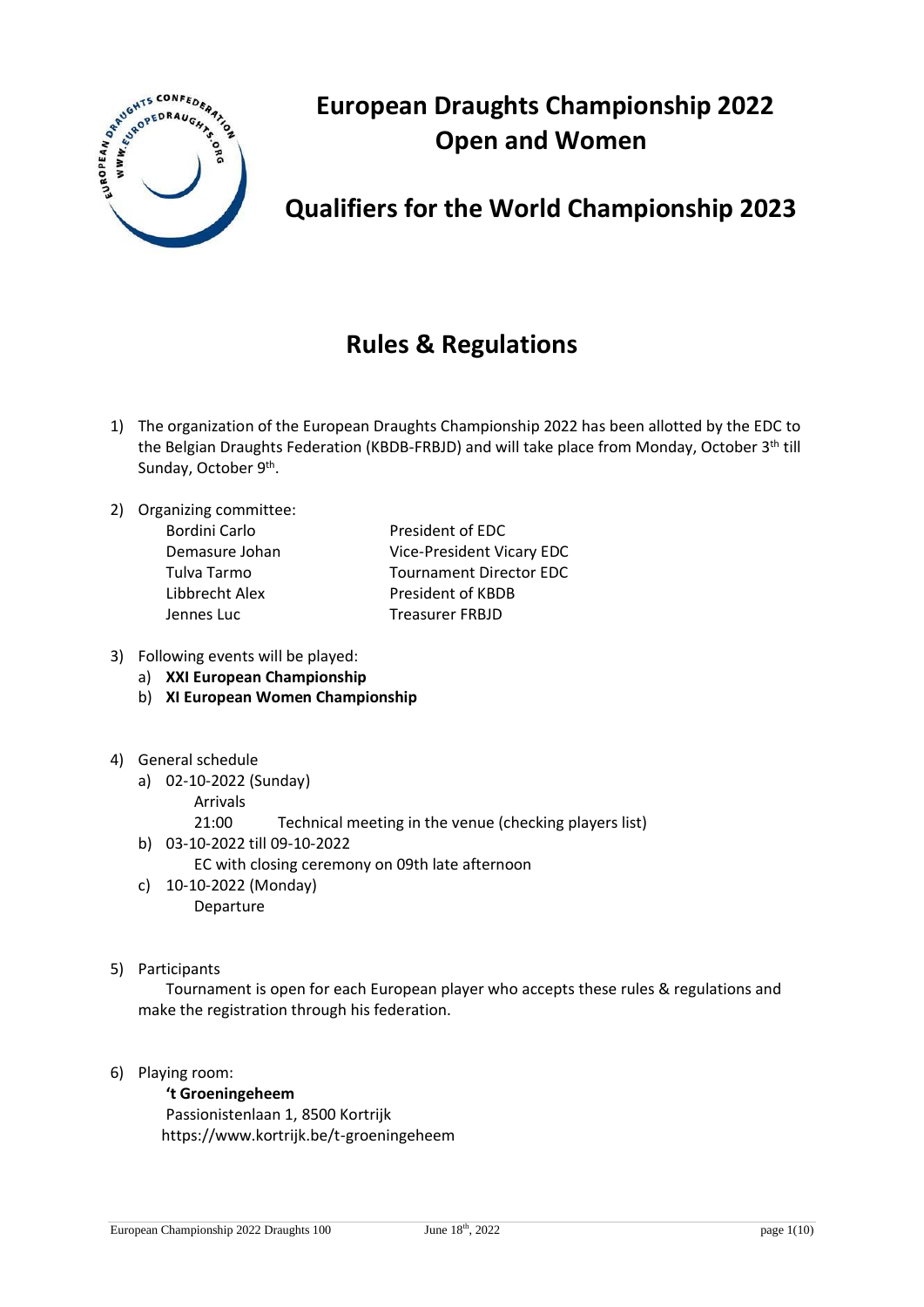#### 7) Official titles:

**Individual** 

- a) European Champion
- b) Women's European Champion

#### Teams

- c) European Champion National Teams
- d) Women's European Champion National Teams.
- 8) Qualifiers for WC 2023
	- a) Men : 5 places (max. 2/country)
	- b) Women: 6 places (max. 2/country)
- 9) System of competitions:
	- a) European Championship classic games Game rate: New FMJD system of 90' for 45 moves followed by 30' fisher +30"/move Tournament will be played in Swiss system (on Solkoff Truncated), 9 rounds.
	- b) General Rules for all European Championships.
		- i) Final classification according FMJD Annex-III.
		- ii) In case of all criteria of challengers for  $1<sup>st</sup>$  3 places will be equal; a tie break should be played with 2 blitz games followed by superblitz if necessary.
		- iii) All rules concerning games and rights duties of players/referees described in FMJD annexes are valid.

| 10) Schedule           |                       |                       |                          |
|------------------------|-----------------------|-----------------------|--------------------------|
| Sunday, October 2nd    |                       | Thursday, October 6th |                          |
| Arriving               |                       |                       | $15:00$ Round VI         |
| 19:00                  | Checking players list | Friday, October 7th   |                          |
| 21:00                  | technical meeting     | 09:00                 | Round VII                |
| Monday, October 3rd    |                       | 15:00                 | Guided visit of the city |
| 08:30                  | Opening               | Saturday, October 8th |                          |
| 09:00                  | Round I               |                       | $09:00$ Round IX         |
|                        | 15:00 Round II        | Sunday, October 9th   |                          |
| Tuesday, October 4th   |                       |                       | 09:00 Round IX           |
|                        | 15:00 Round III       | 16:00                 | Closing ceremony         |
| Wednesday, October 5th |                       | Monday, October 10th  |                          |
| 09:00                  | Round IV              | Departure             |                          |
|                        | $15:00$ Round V       |                       |                          |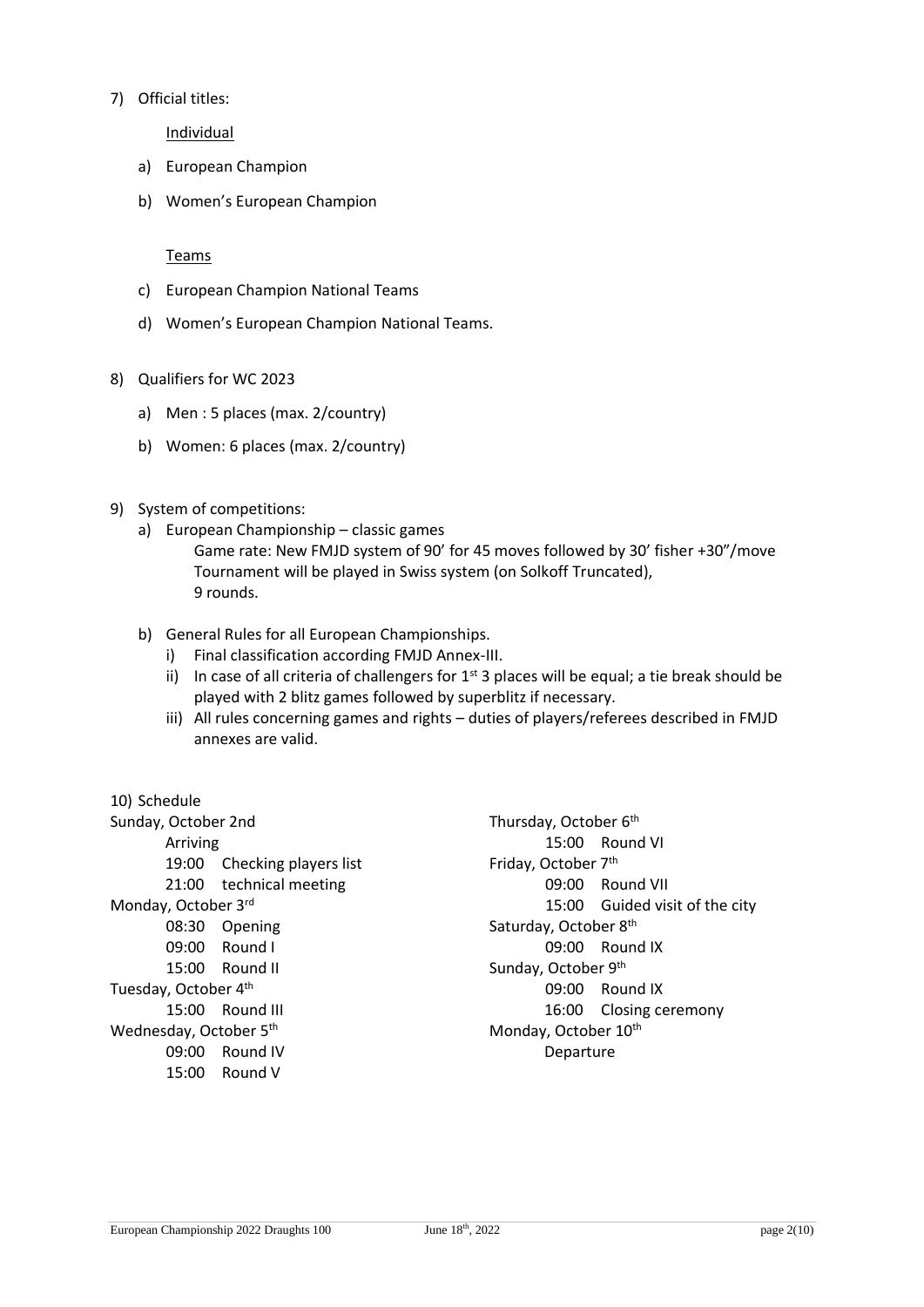- 11) National teams' classification.
	- a) Before the tournament each federation can announce up to 5 players as a member of national team (4 for women).
	- b) Team classification will be settled up based on results of 3 best members (2 for women) of national team:

a. Lowest sum of places b. if equal – highest sum of points

- c. if equal higher place of best team player decides
- c) For teams with less than 3 (2 for women) players  $N+1$  to the score will be added for absent players, where N=number of participants in the tournament.
- 12) Competition fees (to be paid into the KBDB bank account or in cash):
	- a) Entrance fee is 100€ for the first 3 players from the federation. If more players, then for each next (4-…) entrance fee is 200€.
	- b) In case the federation wants to pay in cash, it must be requested with the subscription and will cost 10€ extra per person. No debts at the start of the competition.
	- c) Paying the fee is a federation duty, so the amount of fee from Federations will be counted not based on the players present in Kortrijk but based on the number of players in the applications. Without full participation fee paid by a federation, it is impossible for any player from that federation to play. In case of an extraordinary situation, a federation should inform EDC in written about changes. Only in this case fee for not-coming players can be reduced:
		- i) 100% if resignation before September  $15<sup>th</sup>$
		- ii) 50% if resignation before September  $20<sup>th</sup>$
		- iii) 0% if resignation after September 20<sup>th</sup>
- 13) Accommodation:

There is no official hotel. Players have to make reservations by themselves. A list with hotels and possible reductions can be found in addition and will be regularly updated on the official website of the championship: www.ec22.be

The organization has a limited number of low budget rooms available in the Youth Hostel Groeninge at a distance of 50 m from the venue. These double rooms must be booked only by reservation to the local organization!!

The European champions men and women Moscow 2019 will be hosted for free by the organization as far as they are allowed to participate by FMJD.

- 14) Application by national federations to the EDC office[: registration@europedraughts.org](mailto:registration@europedraughts.org) and [demasurejohan@gmail.com](mailto:demasurejohan@gmail.com) with a deadline **September 10th** .
- 15) With any questions concerning visa, hotels etc please contact Mr. Johan Demasure e-mail : [demasurejohan@gmail.com](mailto:demasurejohan@gmail.com)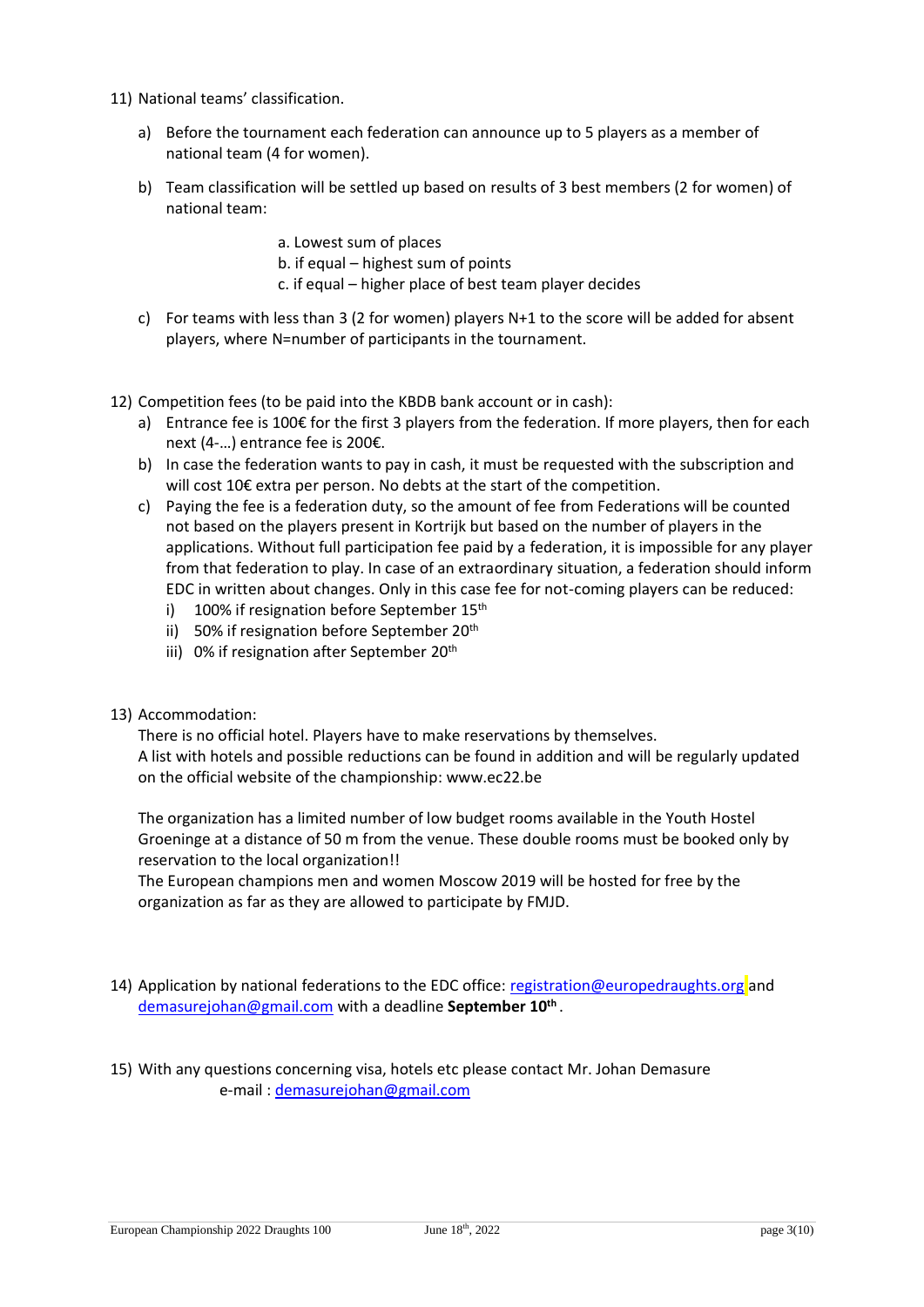#### 16) Prize money:

|    | $\blacksquare$               |                                   |      |  |
|----|------------------------------|-----------------------------------|------|--|
|    | a) XXI European Championship | 6.000€                            |      |  |
|    | $1st$ place                  | 1.700€                            |      |  |
|    | $2nd$ place                  | 1.300€                            |      |  |
|    | 3rd place                    | 900€                              |      |  |
|    | 4 <sup>th</sup> place        | 700€                              |      |  |
|    | 5 <sup>th</sup> place        | 500€                              |      |  |
|    | $6th$ place                  | 400€                              |      |  |
|    | 7 <sup>th</sup> place        | 300€                              |      |  |
|    | 8 <sup>th</sup> place        | 200€                              |      |  |
|    |                              | b) XI European Women Championship |      |  |
|    | $1st$ place                  | 1100€                             |      |  |
|    | $2nd$ place                  | 700€                              |      |  |
|    | 3rd place                    | 500€                              |      |  |
|    | 4 <sup>th</sup> place        | 350€                              |      |  |
|    | 5 <sup>th</sup> place        | 250€                              |      |  |
|    | 6 <sup>th</sup> place        | 200€                              |      |  |
| C) | <b>Teams</b>                 |                                   | 900€ |  |
|    | $1st$ place                  | 200€                              | 2x   |  |
|    | $2nd$ place                  | 150€                              | 2x   |  |
|    | 3 <sup>rd</sup> place        | 100€                              | 2x   |  |
|    |                              |                                   |      |  |

- 17) Any protest to Jury d'Appel should be given in written form (in English) to the main referee not later than 10 minutes after the game. Each protest is valid only after paying a deposit of 100 euro. The deposit will be returned only if a protest will be accepted.
- 18) Official web: [https://www.ec22.be](https://www.ec22.be/)

#### 19) Bank account KBDB

The national federations have to pay all registration fee and accommodations for the Groeninge Youth Hostel to the account of *"KBDB"* (Royal Belgian Draughts Federation) at the latest September 10<sup>th</sup>, 2021:

Beneficiary: **Royal Belgian Draughts Federation** Address: Elfde Julistraat, 175 – 8530 Harelbeke Bank: ING IBAN account nr: BE68 6529 7050 9334 BIC (Swift code): BBRUBEBB

- 20) A player who is not present during the closing ceremony will not receive cash prizes.
- 21) In the case of something not being clear in the FMJD regulations or in this regulation, the decision will be made by the main referee in consultation with the organization and the EDC tournament director.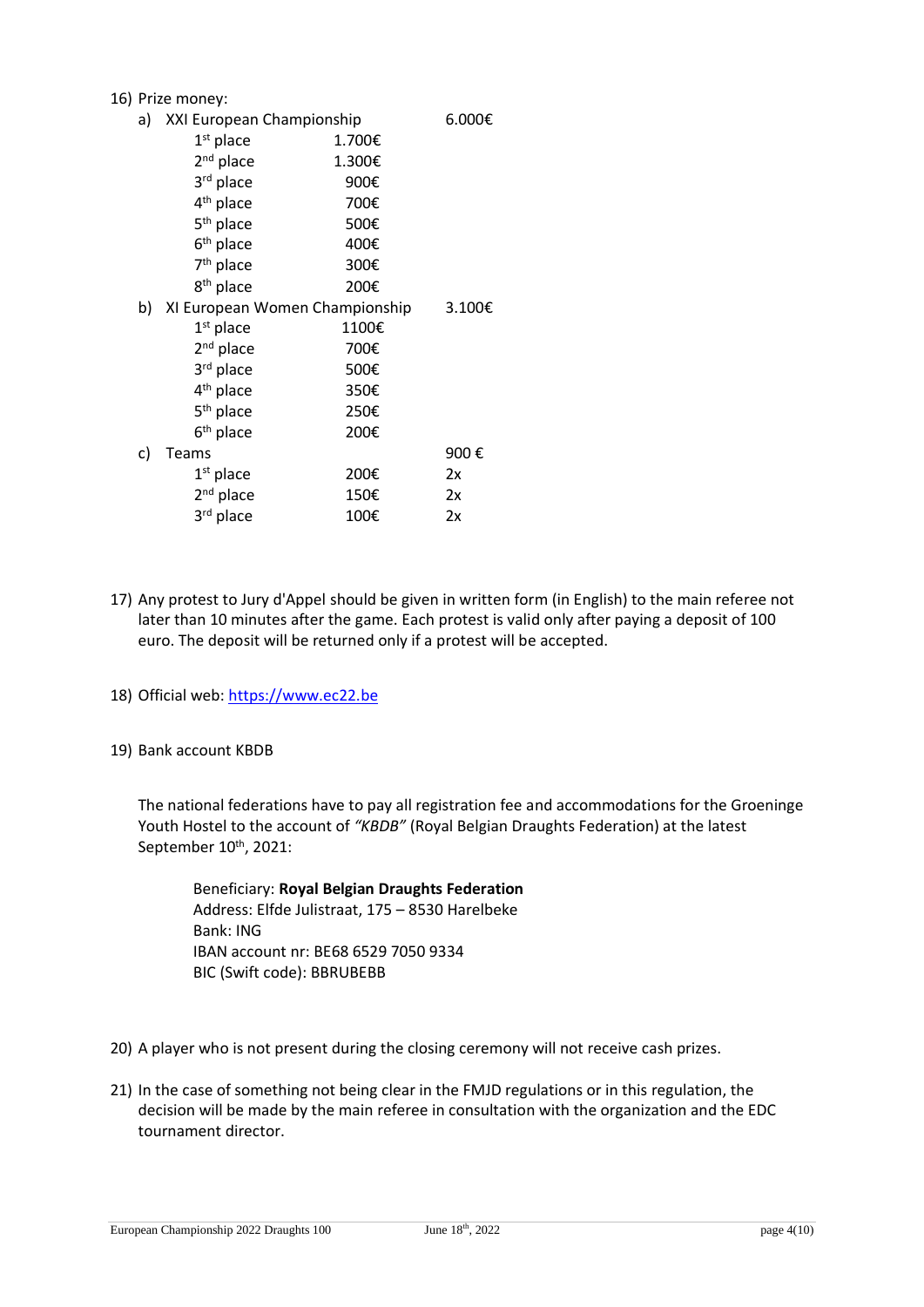## 22) **Train connections**

The railway station in **Brussels National Airport** (Zaventem) is situated on level -1. Tickets for sale at the counter or ticket machine and also online <https://www.belgiantrain.be/en?journey=list> There is a direct train to Kortrijk every hour. 06:13 – 07:13 –…22:13 (last one) Duration: 1h.36



Platform 2

Platform 5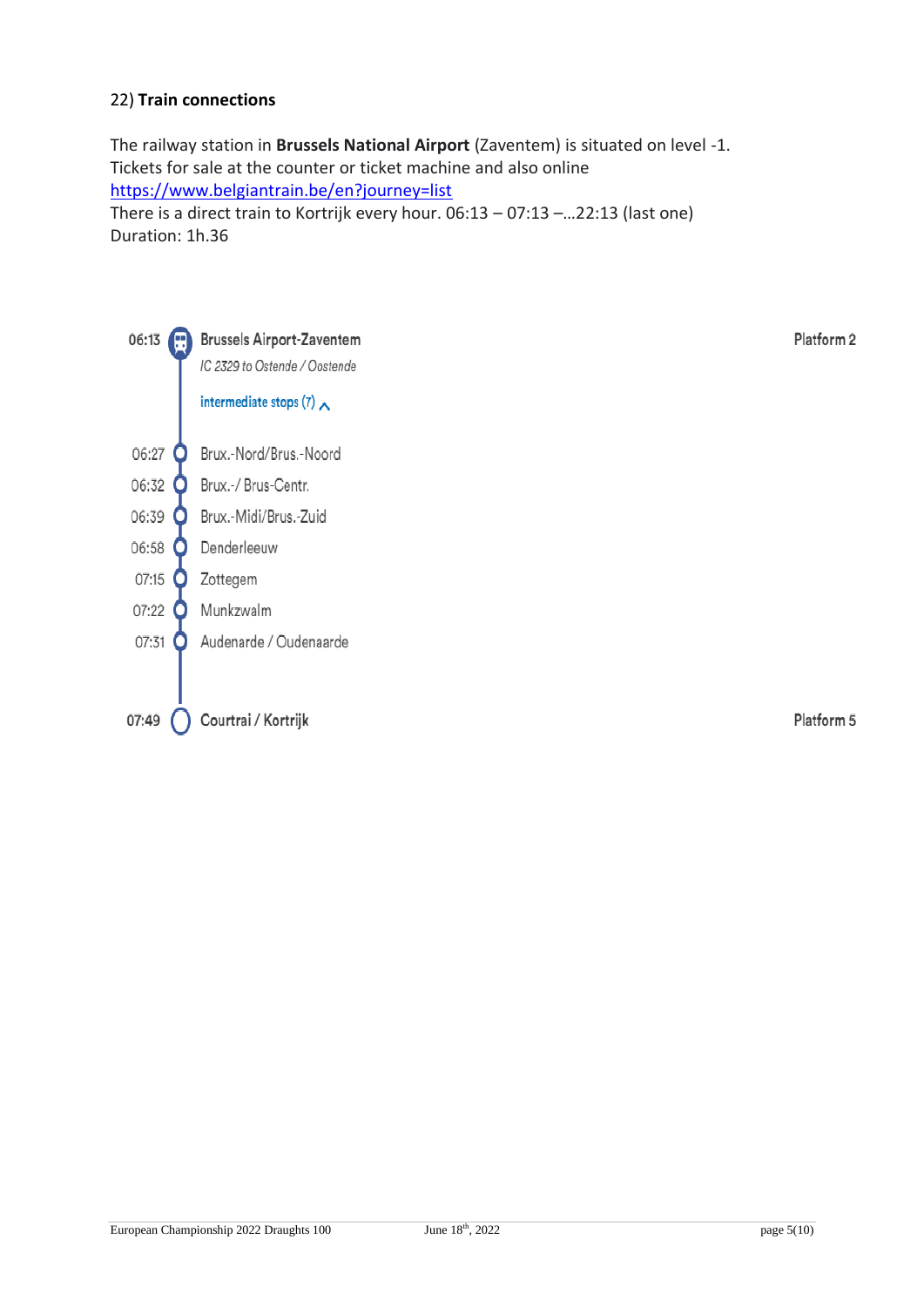## **Charleroi Airport (Brussels South Airport)**

From this airport a shuttle bus is provided to the railway station of Charleroi-Sud. No direct trains to Kortrijk. The best and shortest connection in time (2h35 included the shuttle bus) is by Bruxelles-Midi/Brussel-Zuid and Gent-Sint-Pieters Every hour at :26. Last one 20:26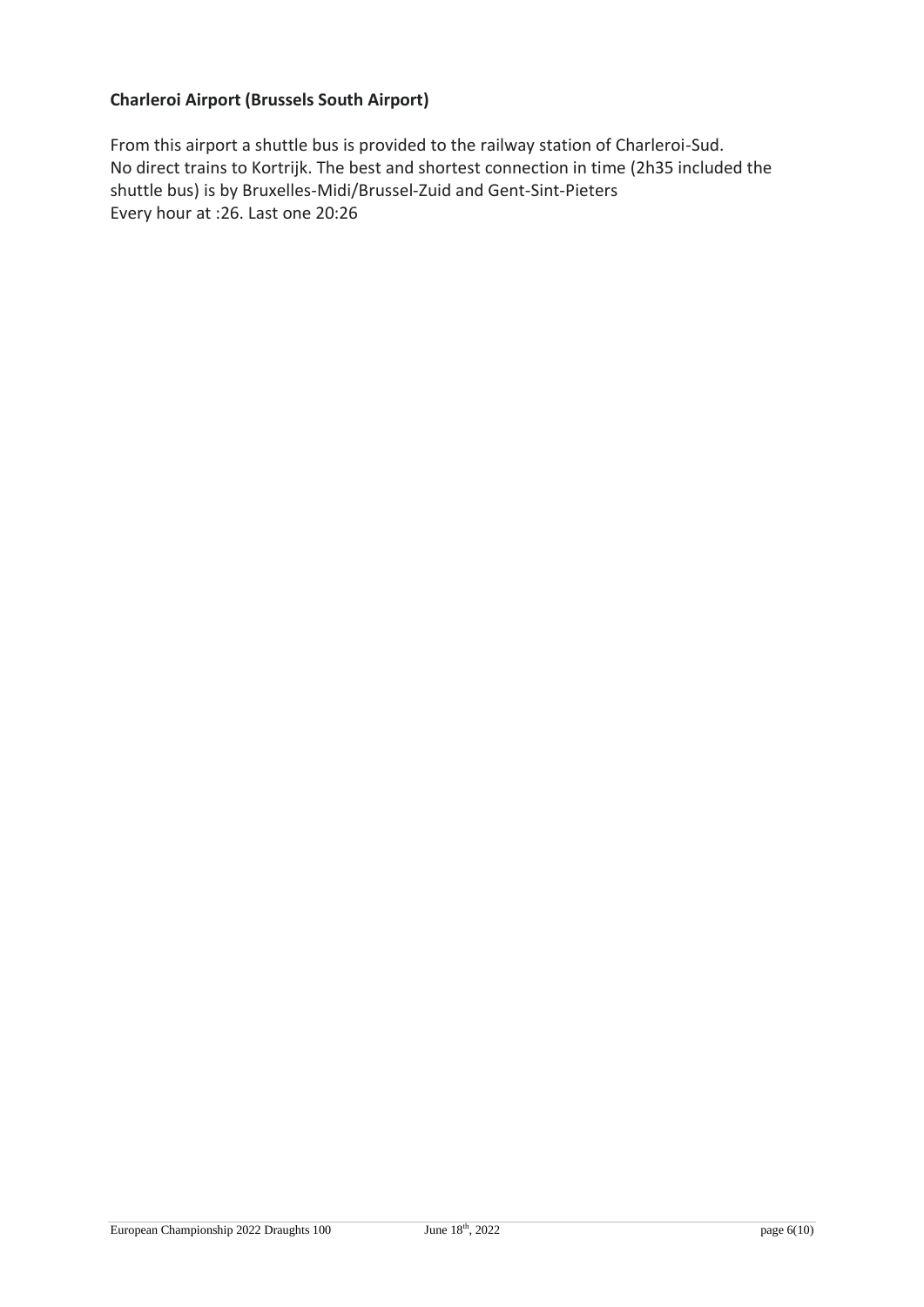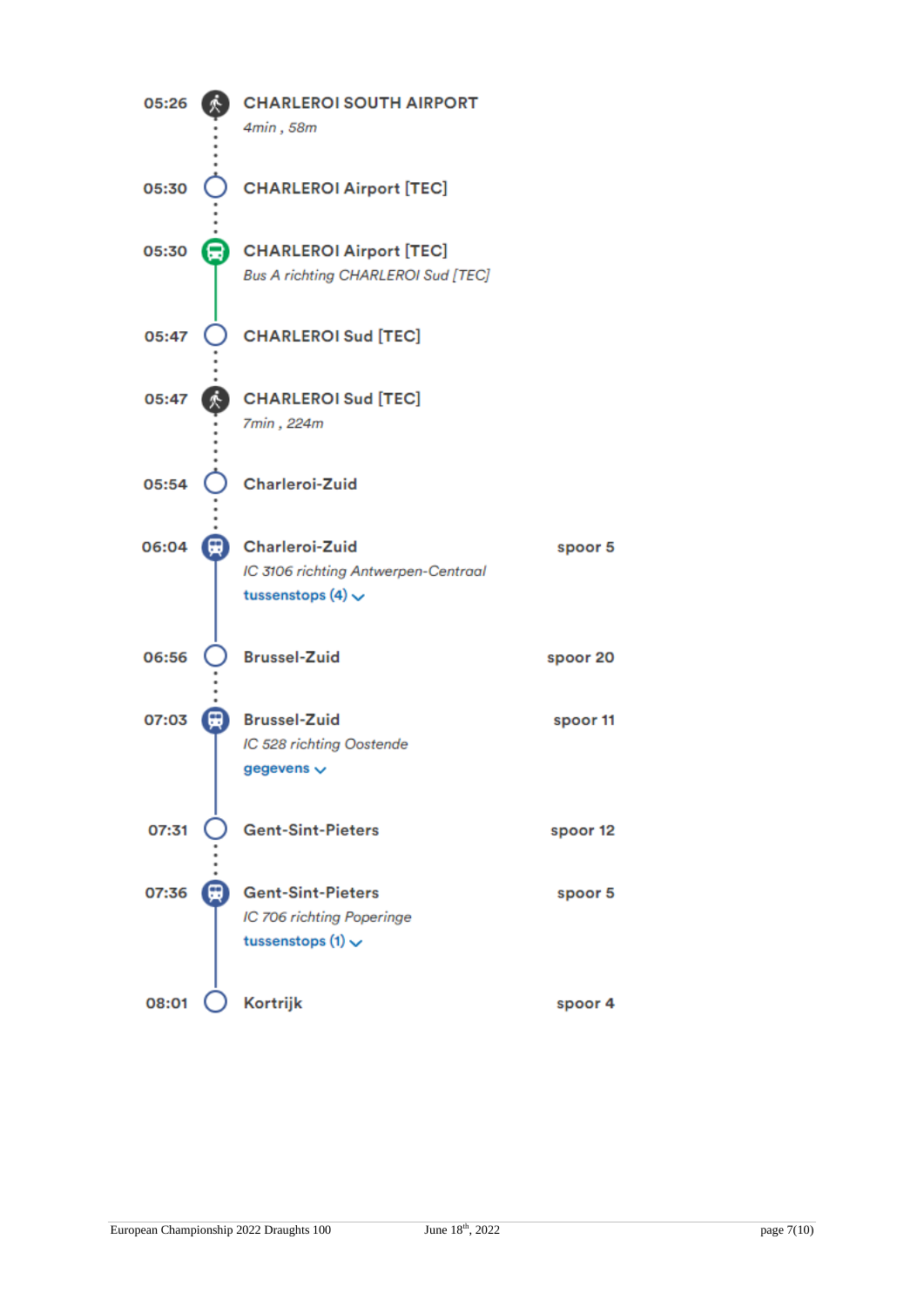### 23. **List of hotels in the center of Kortrijk**

### 1) **Hostel Groeninghe**

Limited number of double rooms Only booking by tournament organization Distance: 50m from venue Full board included: 400€ - Half board 336€ Single room: +160€ supplement

## 2) **Hotel Ibis Kortrijk Centrum \*\*\***

Distance: 1000m from venue  $\overline{h}$  12 min. Close to the Great Market Doorniksestraat 26/30, 8500 Kortrijk **SPECIAL REDUCTION OF 15% -** booking via e-mail t[o h6330@accor.com](mailto:h6330@accor.com) with **code"EK2022-IBIS"**

Booking.com: Double room - 8 nights – 642€

3) **Park Hotel\*\*\*\***

Distance: 1200m from venue  $\overrightarrow{\hbar}$  15 min. Close to Railway Station Stationsplein 2, 8500 Kortrijk The reduction code is "**EKDAMMEN**" booking by module via the website. <https://reservations.cubilis.eu/parkhotel-kortrijk?Language=nl-NL> North Wing Rooms (Single Standard Room) 120€ instead of 130€/day South Wing Rooms (Single Prestige Room) 135€ instead of 145€/day North Wing Rooms (Double Standard Room) 145€ instead of 155€/day South Wing Rooms (Double Prestige Room) 160€ instead of 170€/day City taxes are not included in the room rate and amount to €1.90 per night per person.

Booking.com: Double room - 8 nights – 1265€ - Breakfast included

4) Square Hotel\*\*\*

Distance: 900m from venue  $\overline{\mathbf{1}}$  11 min. Close to the Broel Towers Groeningestraat 39, 8500 Kortrijk Booking.com: Double room - 8 nights – 770€

5) Duivels Paterke\*\*

Distance: 800m from venue  $\sqrt{\hbar}$  10 min. Harelbeeksestraat 29, 8500 Kortrijk Booking.com: Double room - 8 nights – 824€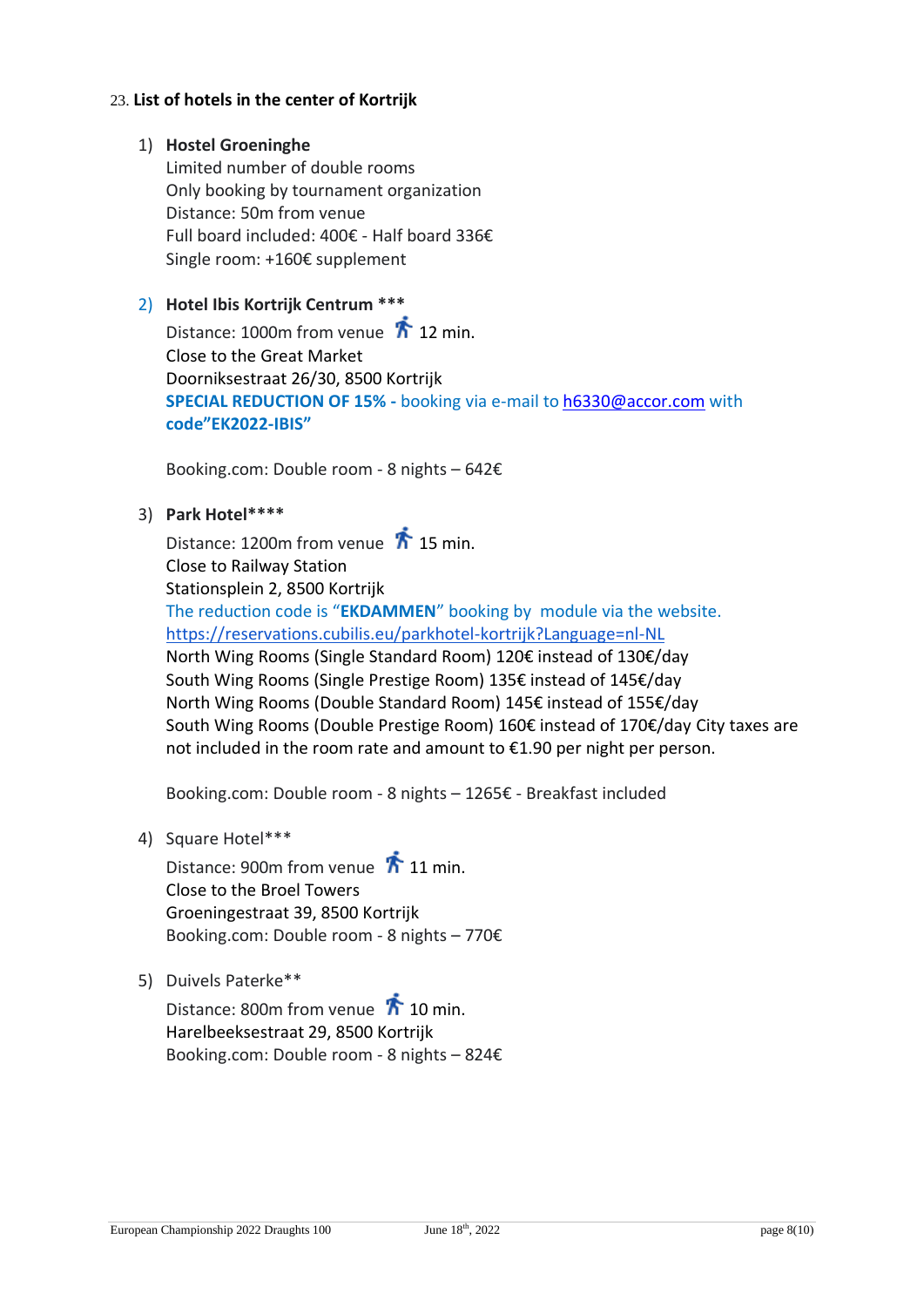6) Hotel Focus\*\*\*

Distance: 1300m from venue  $\overline{h}$  16 min. Hoveniersstraat 50, 8500 Kortrijk Booking.com: Double room - 8 nights – 825€ - Breakfast included

7) Hotel Wu Wei\*\*\*\*

Distance: 1800m from venue  $\bar{\pi}$  22 min. Kongoweg 23, 8500 Kortrijk Booking.com: Double room - 8 nights – 1063€

8) Hotel Damier\*\*\*\*

Distance: 1200m from venue  $\overrightarrow{\hbar}$  15 min. At the Great Market Grote Markt 41, 8500 Kortrijk Website Hotel: Double room - 8 nights – 1290€ - Breakfast included Booking.com: Double room - 8 nights – 1360€ - Breakfast included

9) Hotel Messeyne\*\*\*\*

Distance: 1000m from venue  $\overline{\mathbf{1}}$  13 min. Groeningestraat 17, 8500 Kortrijk Booking.com: Double room - 8 nights – 1311€ - Breakfast included

## **Apartments**

1) Residentie Nevejan

Distance: 600m from venue  $\sqrt{\hbar}$  7 min. Zwevegemsestraat 39, 8500 Kortrijk Booking.com: 2/3 persons - 8 nights – 748€

2) Studio K

Distance: 1000m from venue  $\overline{\mathbf{1}}$  12 min. Groeningestraat 23, 8500 Kortrijk Booking.com: 2 persons - 8 nights – 1232€

- 3) Apartment with 2 bedrooms Sint-Sebastiaanlaan 29 Distance: 1800m from venue  $\overline{\mathbf{A}}$  23 min. Groeningestraat 17, 8500 Kortrijk Booking.com: For 2 persons - 8 nights – 898€
- 4) ROOOm apartments Distance: 1800m from venue  $\overrightarrow{\hbar}$  23 min. Paleisstraat 2, 8500 Kortrijk Booking.com: For 2 persons - 8 nights – 759€

This information will be actualized regularly on our website [www.ec22.be](http://www.ec22.be/)